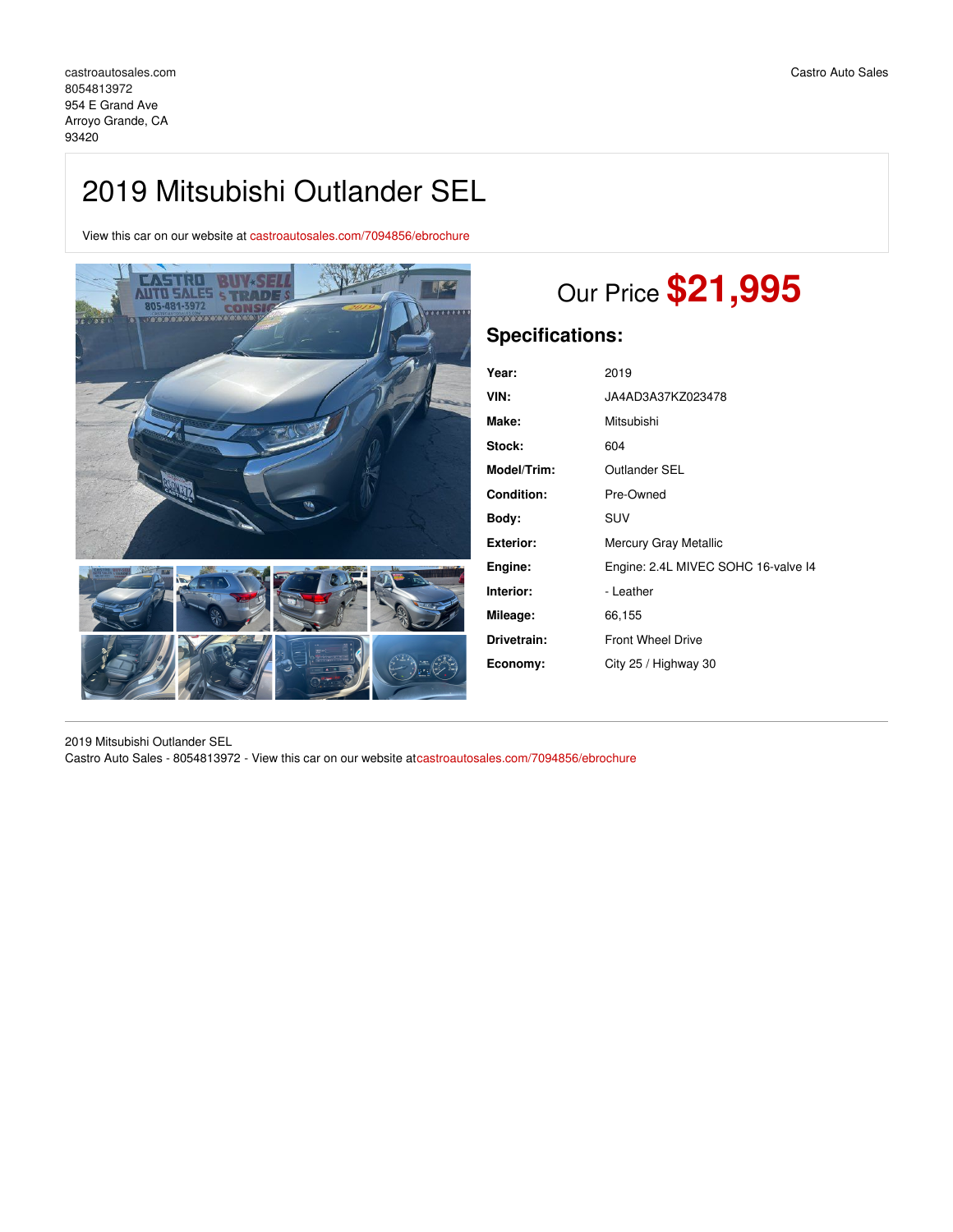



2019 Mitsubishi Outlander SEL

Castro Auto Sales - 8054813972 - View this car on our website at[castroautosales.com/7094856/ebrochure](https://castroautosales.com/vehicle/7094856/2019-mitsubishi-outlander-sel-arroyo-grande-ca-93420/7094856/ebrochure)

### **Installed Options**

#### **Interior**

- 2 Seatback Storage Pockets- 3 12V DC Power Outlets
- 60-40 Folding Split-Bench Front Facing Manual Reclining Tumble Forward Rear Seat w/Manual Fore/Aft
- Air Filtration- Cargo Area Concealed Storage- Cargo Space Lights- Carpet Floor Trim
- Cruise Control w/Steering Wheel Controls- Day-Night Auto-Dimming Rearview Mirror
- Delayed Accessory Power- Digital/Analog Appearance
- Driver / Passenger And Rear Door Bins
- Driver And Passenger Visor Vanity Mirrors w/Driver And Passenger Illumination
- Driver Foot Rest- Driver Seat- Dual Zone Front Automatic Air Conditioning
- Engine Immobilizer- FOB Controls -inc: Cargo Access- Fade-To-Off Interior Lighting
- Fixed 50-50 Split-Bench 3rd Row Seat Front, Manual Fold Into Floor and 2 Fixed Head **Restraints**
- Front Center Armrest w/Storage and Rear Center Armrest- Front Cupholder
- Front Map Lights- Full Carpet Floor Covering- Full Cloth Headliner
- Full Floor Console w/Covered Storage, Mini Overhead Console w/Storage and 3 12V DC Power Outlets
- Gauges -inc: Speedometer, Odometer, Engine Coolant Temp, Tachometer, Trip Odometer and Trip Computer

- Interior Trim -inc: Piano Black Instrument Panel Insert, Piano Black Door Panel Insert, Metal-

- HVAC -inc: Underseat Ducts and Console Ducts
- Heated Front Bucket Seats -inc: 8-way power adjustable front seats
- HomeLink Garage Door Transmitter- Illuminated Locking Glove Box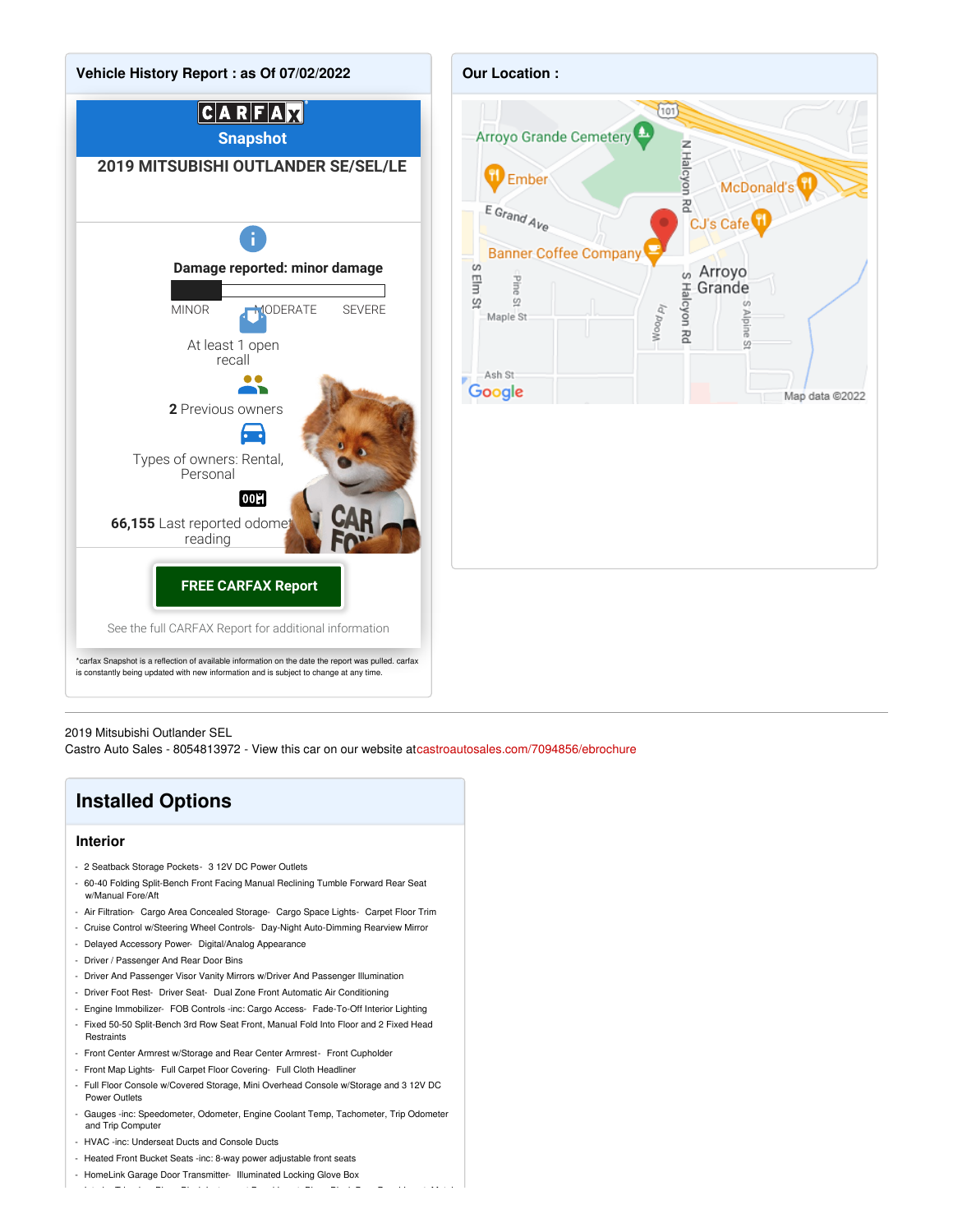- Interior Trim -inc: Piano Black Instrument Panel Insert, Piano Black Door Panel Insert, Metal-Look/Piano Black Console Insert and Chrome/Metal-Look Interior Accents
- Leather Gear Shifter Material- Leather Seat Trim- Leather/Piano Black Steering Wheel
- Leatherette Door Trim Insert
- Manual Adjustable Front Head Restraints and Fixed Rear Head Restraints
- Manual Tilt/Telescoping Steering Column- Outside Temp Gauge
- Passenger Seat -inc: Fold Flat- Perimeter Alarm
- Power 1st Row Windows w/Driver 1-Touch Up/Down Power Door Locks
- Power Rear Windows and Fixed 3rd Row Windows
- Proximity Key For Doors And Push Button Start Rear Cupholder
- Remote Keyless Entry w/Integrated Key Transmitter, Illuminated Entry, Illuminated Ignition Switch and Panic Button
- Remote Releases -Inc: Power Cargo Access and Mechanical Fuel
- Seats w/Leatherette Back Material- Systems Monitor- Trip Computer
- Trunk/Hatch Auto-Latch- Valet Function

#### **Exterior**

- Auto On/Off Aero-Composite Halogen Headlamps Body-Colored Door Handles
- Body-Colored Front Bumper w/Metal-Look Rub Strip/Fascia Accent and Black Bumper Insert
- Body-Colored Power Heated Side Mirrors w/Power Folding and Turn Signal Indicator
- Body-Colored Rear Bumper w/Metal-Look Rub Strip/Fascia Accent and Black Bumper Insert
- Chrome Bodyside Insert, Rocker Panel Extensions and Black Wheel Well Trim
- Chrome Grille- Chrome Side Windows Trim and Black Front Windshield Trim
- Clearcoat Paint- Compact Spare Tire Stored Underbody w/Crankdown
- Deep Tinted Glass- Fixed Rear Window w/Fixed Interval Wiper and Defroster
- Front Fog Lamps- Galvanized Steel/Aluminum Panels- LED Brakelights
- Power Liftgate Rear Cargo Access- Roof Rack Rails Only
- Speed Sensitive Rain Detecting Variable Intermittent Wipers Steel Spare Wheel
- Tailgate/Rear Door Lock Included w/Power Door Locks Tires: 225/55R18 All-Season
- Wheels: 18" Two-Tone Alloy

#### **Safety**

- 2 Seatback Storage Pockets- 3 12V DC Power Outlets
- 60-40 Folding Split-Bench Front Facing Manual Reclining Tumble Forward Rear Seat w/Manual Fore/Aft
- Air Filtration- Cargo Area Concealed Storage- Cargo Space Lights- Carpet Floor Trim
- Cruise Control w/Steering Wheel Controls- Day-Night Auto-Dimming Rearview Mirror
- Delayed Accessory Power- Digital/Analog Appearance
- Driver / Passenger And Rear Door Bins
- Driver And Passenger Visor Vanity Mirrors w/Driver And Passenger Illumination
- Driver Foot Rest- Driver Seat- Dual Zone Front Automatic Air Conditioning
- Engine Immobilizer- FOB Controls -inc: Cargo Access- Fade-To-Off Interior Lighting
- Fixed 50-50 Split-Bench 3rd Row Seat Front, Manual Fold Into Floor and 2 Fixed Head Restraints
- Front Center Armrest w/Storage and Rear Center Armrest- Front Cupholder
- Front Map Lights- Full Carpet Floor Covering- Full Cloth Headliner
- Full Floor Console w/Covered Storage, Mini Overhead Console w/Storage and 3 12V DC Power Outlets
- Gauges -inc: Speedometer, Odometer, Engine Coolant Temp, Tachometer, Trip Odometer and Trip Computer
- HVAC -inc: Underseat Ducts and Console Ducts
- Heated Front Bucket Seats -inc: 8-way power adjustable front seats
- HomeLink Garage Door Transmitter- Illuminated Locking Glove Box
- Interior Trim -inc: Piano Black Instrument Panel Insert, Piano Black Door Panel Insert, Metal-Look/Piano Black Console Insert and Chrome/Metal-Look Interior Accents
- Leather Gear Shifter Material- Leather Seat Trim- Leather/Piano Black Steering Wheel
- Leatherette Door Trim Insert
- Manual Adjustable Front Head Restraints and Fixed Rear Head Restraints
- Manual Tilt/Telescoping Steering Column- Outside Temp Gauge
- Passenger Seat -inc: Fold Flat- Perimeter Alarm
- Power 1st Row Windows w/Driver 1-Touch Up/Down Power Door Locks
- Power Rear Windows and Fixed 3rd Row Windows
- Proximity Key For Doors And Push Button Start Rear Cupholder
- Remote Keyless Entry w/Integrated Key Transmitter, Illuminated Entry, Illuminated Ignition Switch and Panic Button
- Remote Releases -Inc: Power Cargo Access and Mechanical Fuel
- Seats w/Leatherette Back Material- Systems Monitor- Trip Computer
- Trunk/Hatch Auto-Latch- Valet Function

#### **Mechanical**